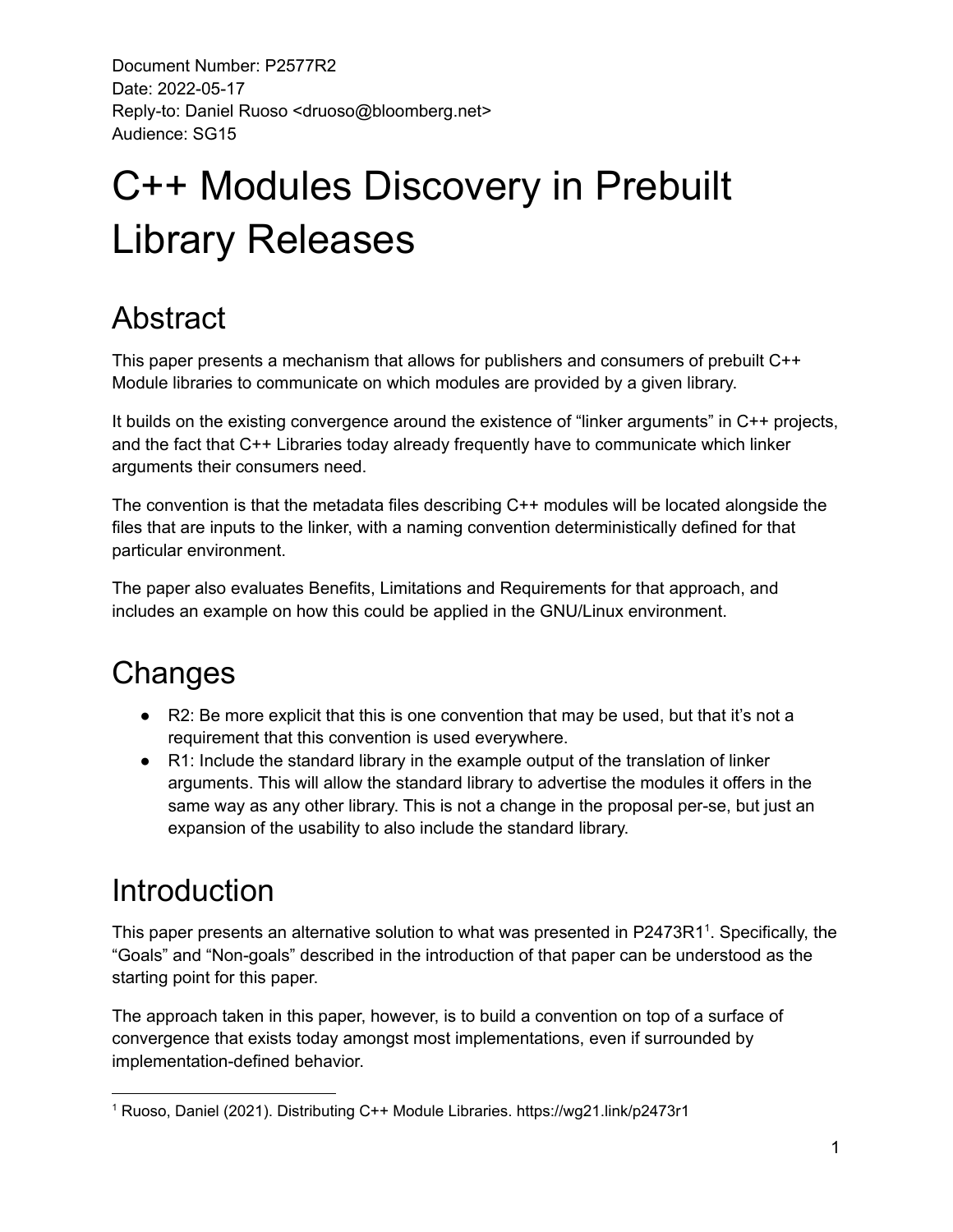It is the understanding of the author that a longer-term solution to this problem necessarily involves a much more extended convergence in the general area of package management in the C++ ecosystem. However, this paper proposes a solution that works within the limited convergence that exists today.

The expectation is that by building on the existing status-quo, we should be able to discourage the creation of build-system-specific and package-manager-specific solutions to the problem of discovering C++ modules in prebuilt libraries, even before we are able to establish a wider convergence on the area of package management as a whole.

It is also the understanding of the author that a solution specific for C++ modules that involves stepping into areas that are in the scope of package managers would have the potential of making the future work of a wider convergence in the package management space harder.

The expectation is that the convention proposed in this paper will eventually be superseded by the work to create convergence in the package management space, although this will likely remain a reliable lowest-common-denominator mechanism even then.

The convention documented in this paper, however, should not be understood as a requirement for all implementations. The expectation is that in environments where this approach is viable, this should provide a mechanism for interoperability even before we have a wider convergence in the package management space.

# Study Group Feedback on P2473R1

The work on P2473R1 started from the principle that we didn't have enough convergence in the package management space that would allow us to build on concepts such as "package" or "library", and for that reason it considered introducing an entirely new search mechanism that was indexed by the module name. This allowed the cost of the discoverability to be proportional to the number of modules the system depended upon, and not proportional to the number of modules present on the system.

However, the idea of making that discoverability indexed through the module name, particularly assuming that the module name would be encoded in the filesystem, failed to reach consensus. There was a clear indication that we needed a higher-level of abstraction, that allowed for reading metadata files more closely aligned with libraries themselves (even if we don't have a consensual definition of "library"), as well as keeping the module names out of file system entries.

This, however, depended on being able to identify what sets of metadata files we needed to consume, as well as how to identify dependencies between those metadata files, such that a build system wouldn't need to explicitly identify the complete transitive closure of all the metadata files. There is currently no consensus on how to achieve this.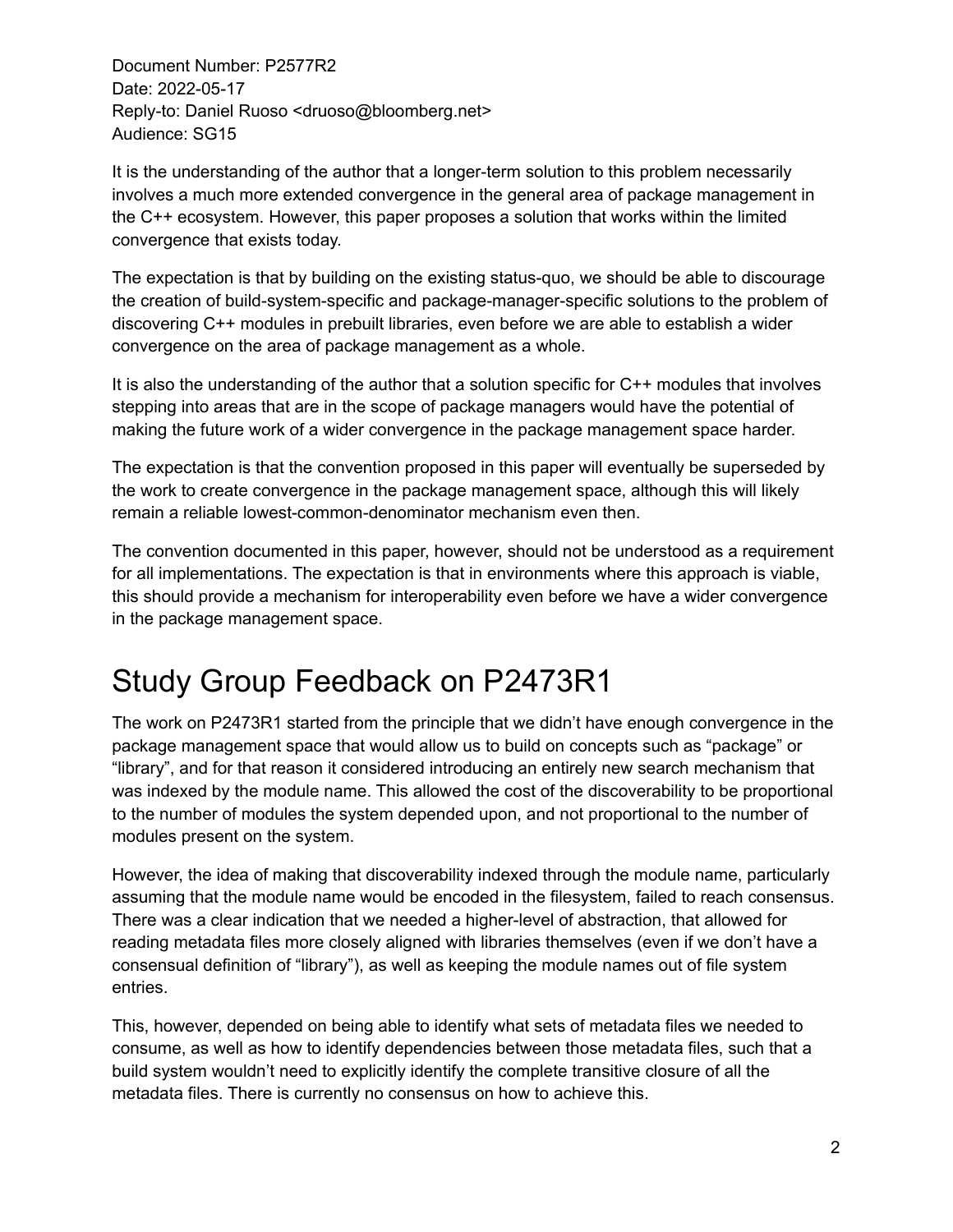# "Linker Arguments" as Convergent Concept

While almost the entirety of the behavior of build systems and package managers are implementation-defined, there is once concept that is common to most of them: At some point, the build system and the package manager, when consuming a library as a prebuilt artifact, need to communicate enough to identify what are the linker arguments that a consuming build needs in order to successfully use that library<sup>2</sup>.

While the way in which those arguments are discovered is fully implementation-defined, while the format and semantics of those arguments are also fully implementation-defined, the concept that when you consume a prebuilt library you will need to use additional linker arguments is a point of convergence.

It is also a point of convergence that those arguments will be translatable to files on disk, through implementation-defined translations. This is a requirement for C++ libraries being distributed as prebuilt artifacts today.

### Quality of Implementation Issue: Translating Linker Arguments Into Input Files

While the format and arguments of the linker are specified in an implementation-defined way, the current reality is that build systems, package managers, static analysis tools, etc that want to interact with different linkers consistently need to re-implement the parsing of the arguments and trying to emulate the behavior of the linker.

#### **This paper recommends that a toolchain should provide a mechanism to translate linker arguments, even if just a fragment of a complete linker invocation, into the input files that are going to be used by the linker.**

Third-party implementations of that translation can be provided in case vendors do not provide it directly, but there is room for better interoperability if a tool that performs that translation exists one way or another.

# Header-Only Libraries

Header-only libraries have been a common practice in the C++ ecosystem. It makes a specific trade-off on how to use specific C++ language constructs in order to avoid the complexities of the lack of convergence on the package management for various different environments.

<sup>&</sup>lt;sup>2</sup> "Header-only" libraries are an exception to that rule. This is an important caveat which will be handled in a separate section of this document.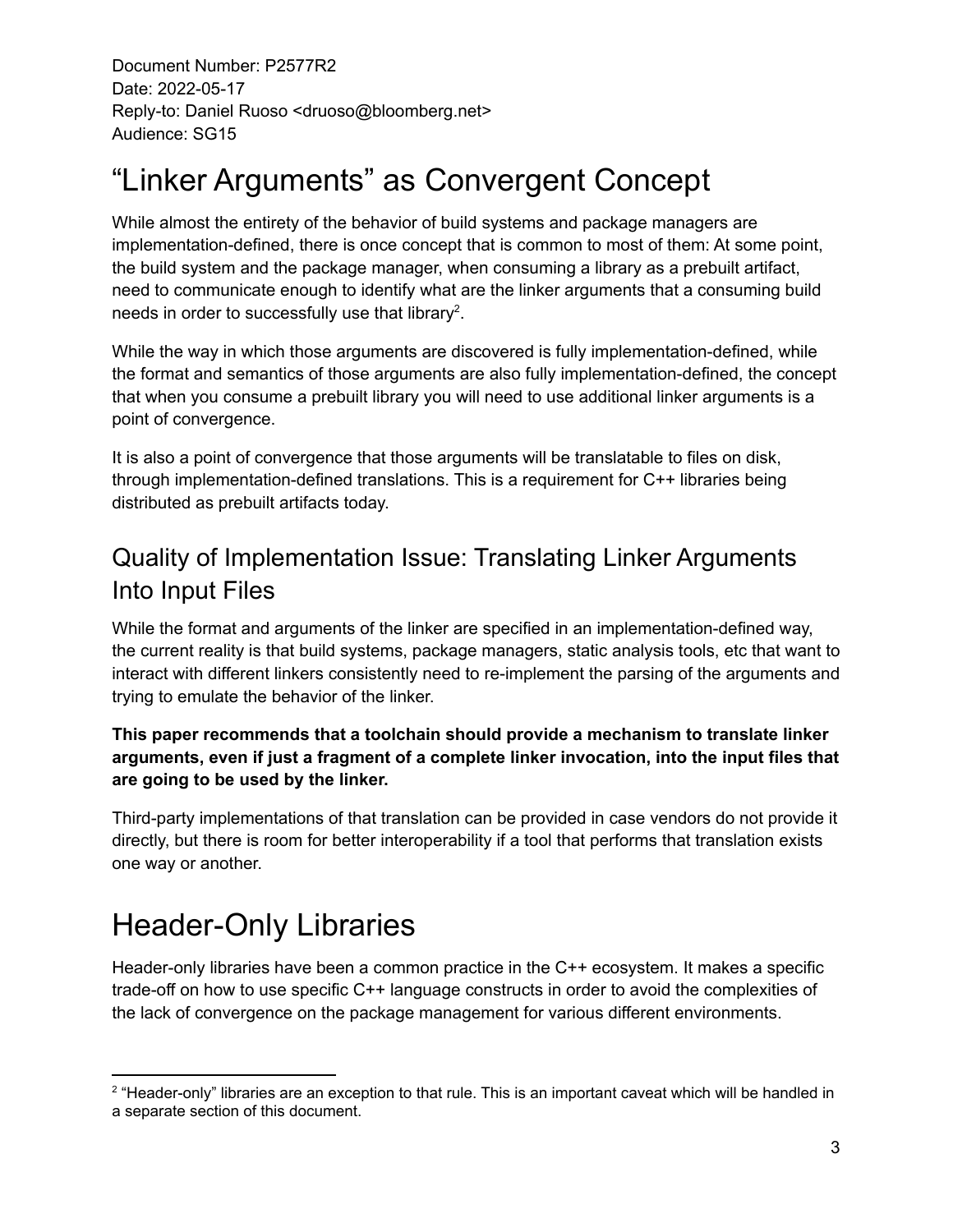It also allows a library to avoid ABI-compatibility questions, and therefore support virtually any standards-conforming toolchain without having to provide a prebuilt artifact to any of them.

It is often the case that package managers will still provide a release of those header-only libraries within their ecosystem, such that they can be addressed for dependency management as well as to manage required compiler arguments, such as include directories and compile definitions, even when linker arguments are not required.

As we transition to C++ modules, it is reasonable to presume that the same approach can be translated, we can call them "importable-unit-only module libraries". As with header-only libraries, there are specific constraints on how the code has to be written, but, in principle, any library that could be implemented as a header-only library could also be implemented as an "importable-unit-only module library".

However, C++ modules create additional requirements for the parsing of the consumers of a library. Therefore even if a library doesn't require linker arguments, it needs to be able to specify how to parse those interface units coherently. In practice, that means there is distinctively more metadata that needs to be provided with an "importable-unit-only module library" than the comparable "header-only library".

Specifically, this will mean much more importance to the work done by the maintainers of the package management metadata for those libraries in the various package management systems. It is fair to say that it will not be practical, beyond illustrative cases, to consume C++ module libraries in the absence of some amount of package management infrastructure.

Solving the consumption of "importable-unit-only module libraries" in an interoperable way will require a wider convergence on package management in general. Therefore **this paper recommends that package managers following this convention produce library artifacts, even if empty, and include linker arguments for importable-unit-only module libraries**.

This will allow the linker arguments to be a consistent point of convergence for all cases, which is enough ground to stand a convention on how to discover C++ modules in pre-built library releases. Future work for the convergence in the area of package management may make this recommendation unnecessary.

# Finding Module Metadata from Linker Input Files

This paper proposes a convention where metadata files describing the modules that are part of a pre-built library are distributed alongside the library files that will be used as input files by the linker.

The mechanism by which the linker arguments are communicated from the producer of the pre-built library artifact to the build system consuming that library is implementation defined. But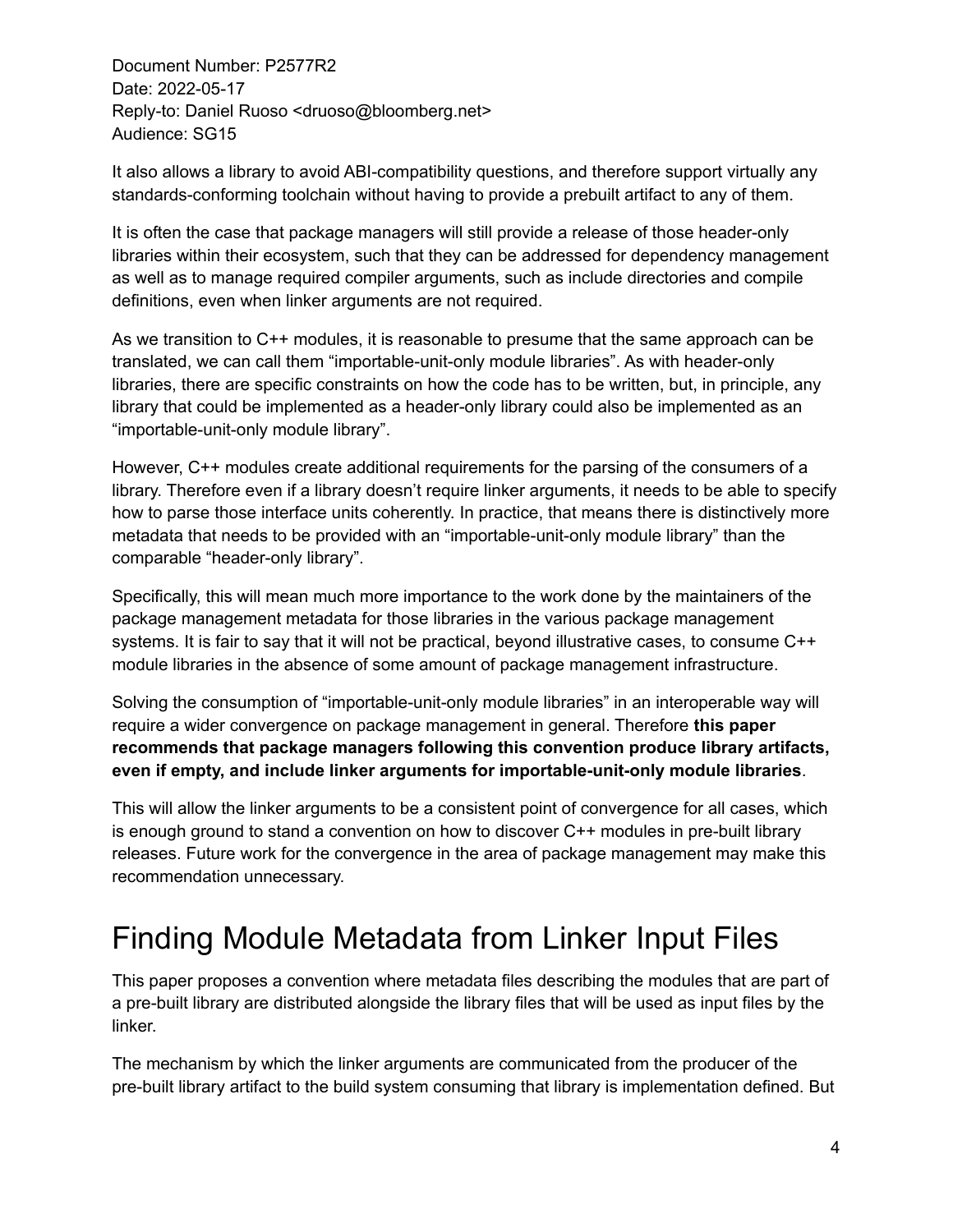the expectation is those mechanisms are already in place, since that's already a requirement for C++ libraries to be consumed.

The naming convention for the input files is also implementation-defined, therefore the specific translations will also be implementation-defined. There are, however, a number of requirements to be fulfilled by any such implementation.

Over the following subsections, we will discuss specific benefits, requirements, as well as work through examples on some specific environments.

### **Summary**

In order to consume a pre-built library, a build system currently already has to interact with the package manager in order to discover how to consume that library. In most cases, that will include discovering fragments of linker arguments that need to be added to the target build.

**This paper proposes a convention where metadata files will be deterministically named alongside the files that are used as inputs to the linker, such that the build system can parse those to create a complete understanding of all modules relevant to this project**.

### **Benefits**

#### Better Mitigation Against ODR Violations

The separate passes for compilation and linking in C++ is a persistent source of problems caused by ODR violations. It's frequently the case that a header is parsed by the consumer of a library in a way that is different from the way it was parsed by the code in the library as it will be used at link time.

C++ Modules create an opportunity to reduce that risk, since the parsing of the module interface unit is decoupled from the parsing of the caller code. However, matching the compile-time arguments with the correct link-time arguments is not automatically solved by modules, in fact, the same asymmetry that existed between headers and libraries could be reproduced in the modules ecosystem.

What this proposal does, by making the module metadata tightly coupled with the library artifact, is to ensure that the build system has a mechanism to establish a strong coupling between the way that module interface units are parsed and the linker input files that will be used in the final program.

This will provide a level of guarantees for ODR coherency that was not possible in the C++ ecosystem before.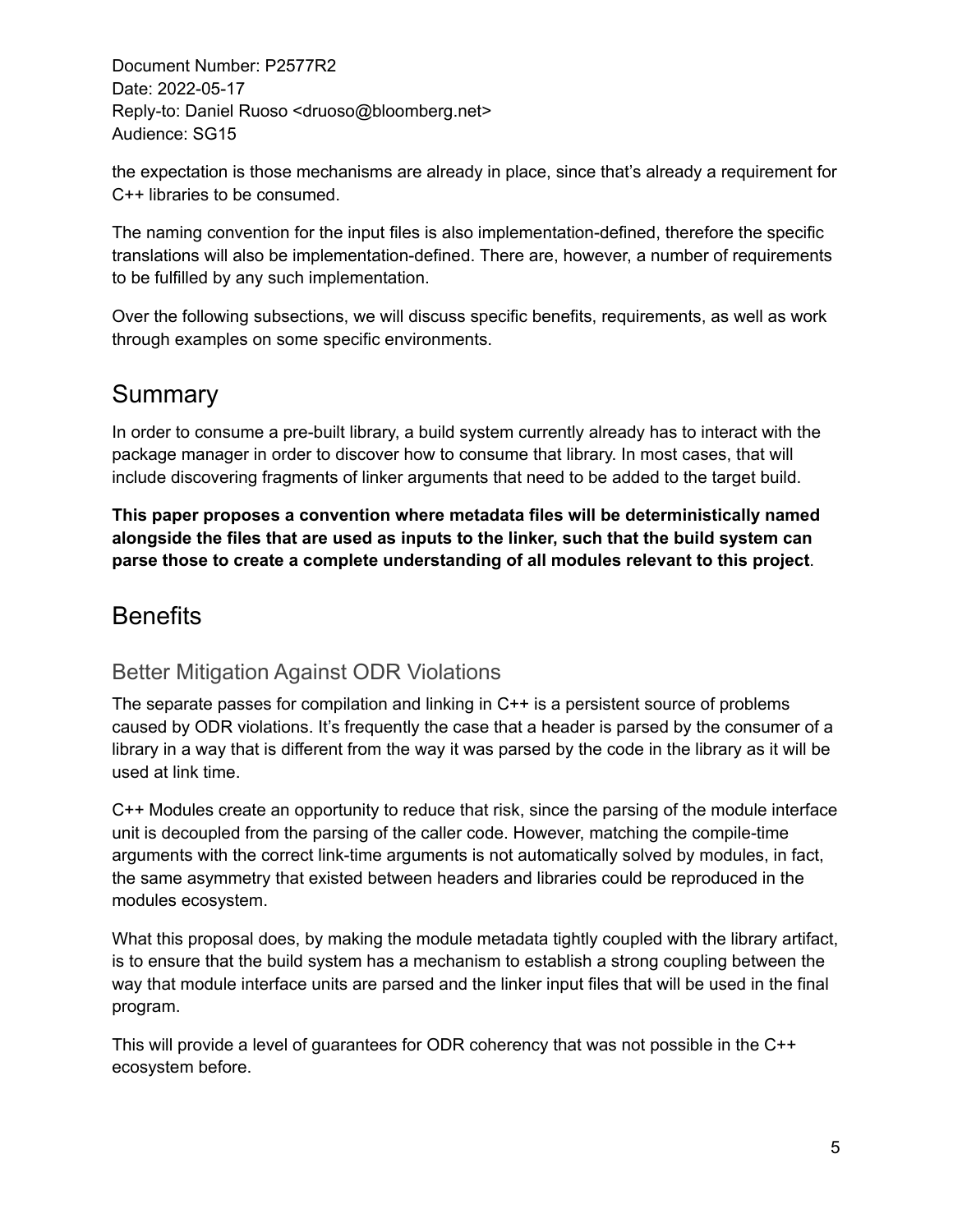#### Using Only Existing Semantics

This proposal can be implemented entirely on top of existing implementation-defined behavior. That means no required changes in package management infrastructure is required at this time.

The only changes required on the producing side are to compose and install a new metadata file alongside the library artifact. The only change required from the consuming side is to evaluate the fragment of linker arguments required for an external library in order to find the metadata files and merge that information into the general module dependency graph.

### **Limitations**

#### Requires "Linker arguments"

As discussed in the "Header-only Libraries" section of this paper, it is not true that C++ Libraries always have linker arguments. Finding a better solution for those will remain as future work that builds better interoperability among package managers.

Build systems may need changes to make sure the linker arguments fragment required from external libraries are available early to allow the building of the entire module graph. And in some cases, implementing this convention may be impractical.

#### Emulating the Argument Parser from the Linker

While this paper recommends that toolchains provide a mechanism to translate linker arguments into a list of input files, it is true that this doesn't exist today. There is an opportunity for third-party providers to ship tools that perform that task.

#### Linker Scripts and Other Indirections

Some linkers – the GNU Linker being a notable example – provide support for "linker scripts", which allow the indirection of input files and more advanced logic to be processed by the linker itself. This paper does not specify if the translation of the linker arguments should interpret those scripts or not, although it recommends that this should be interoperable to any library within the same scope of ABI compatibility.

C++ Module libraries shipping linker input files that use linker scripts or other indiections should be aware of the conventions of that specific environment and provide the metadata files accordingly.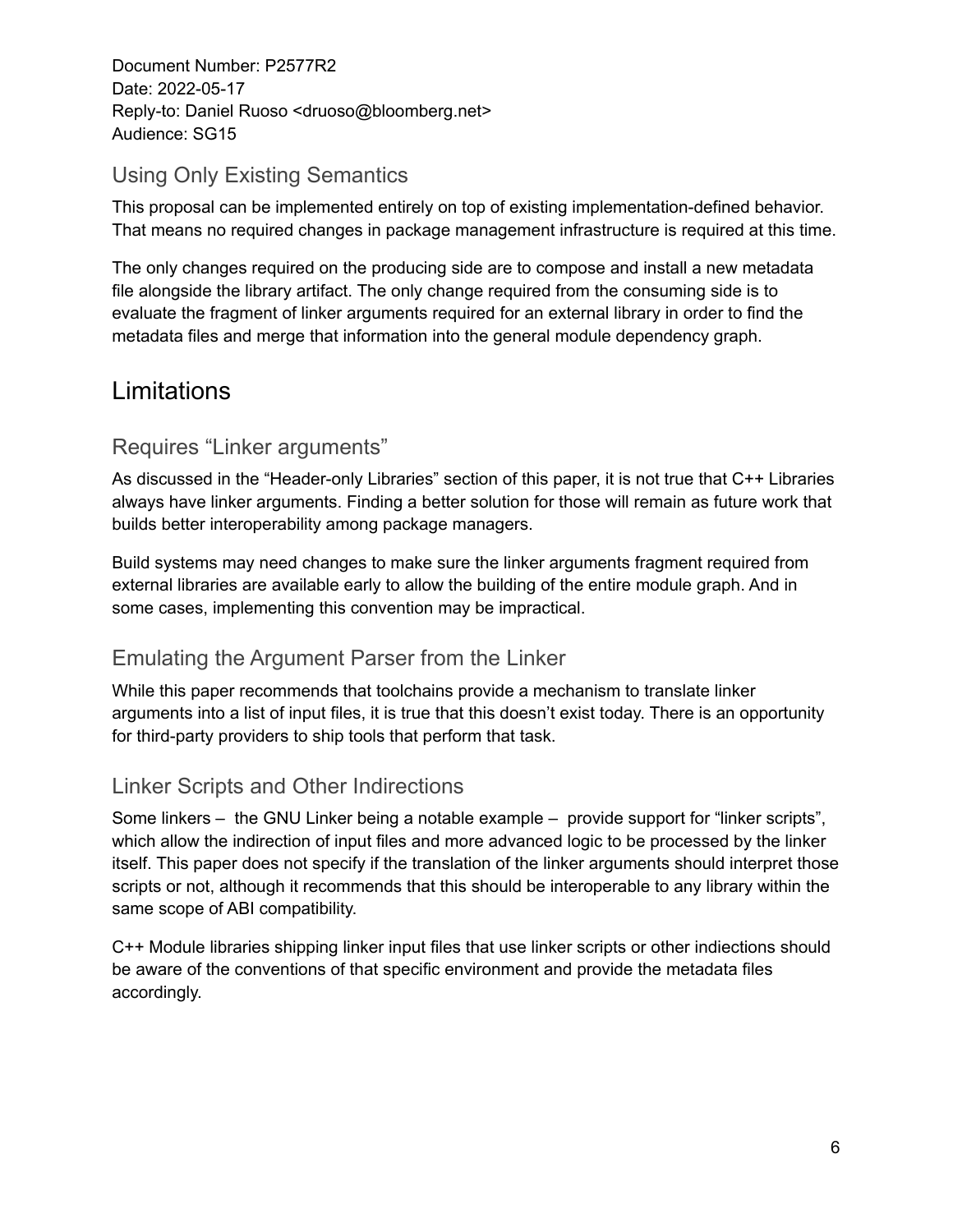#### Relationship Between Parse-Time and Link-Time Encapsulation

Since we are using the link line to identify all the modules that need to be considered for the build, any mechanisms that provide link-time encapsulation will carry that encapsulation to the visibility of modules.

For instance, when you produce a shared object, it's possible to encapsulate which symbols your interfaces depend on, in such a way that the linker arguments only need to reference the direct shared object being depended on.

C++ Module Libraries using this technique will need to make sure that they only import, in their module interface units, other modules provided by libraries that also appear in the linker arguments.

### Requirements

#### Match a Specific Flavor When Available

In the Microsoft Windows operating system, when using the native ABI, it's frequently the case that you will need to parse a module interface unit differently if you are linking against a static library versus when you are linking against a dynamic library. This is typically implemented in terms of preprocessor macros that propagate through the build system.

Therefore the translation of linker input file to metadata file should allow for preferring a metadata file that specifically matches that particular flavor of the library before searching a flavor-agnostic metadata file.

#### Archives with Members of Different ISA/ABI

Toolchains that support archives with members that implement different ISA/ABI stored in a single archive will need to encode in that translation a mechanism to find the ISA/ABI-specific metadata.

### Example

While this paper is not trying to establish the precise convention that will be used in any particular environment, it's useful as an illustration of how it can be used, and it can also be considered as a starting point.

For the purpose of this example, we will consider the GNU/Linux environment, using the GNU Linker with GCC as the linker driver, in an environment that currently uses pkg-config to identify how to consume a pre-built library.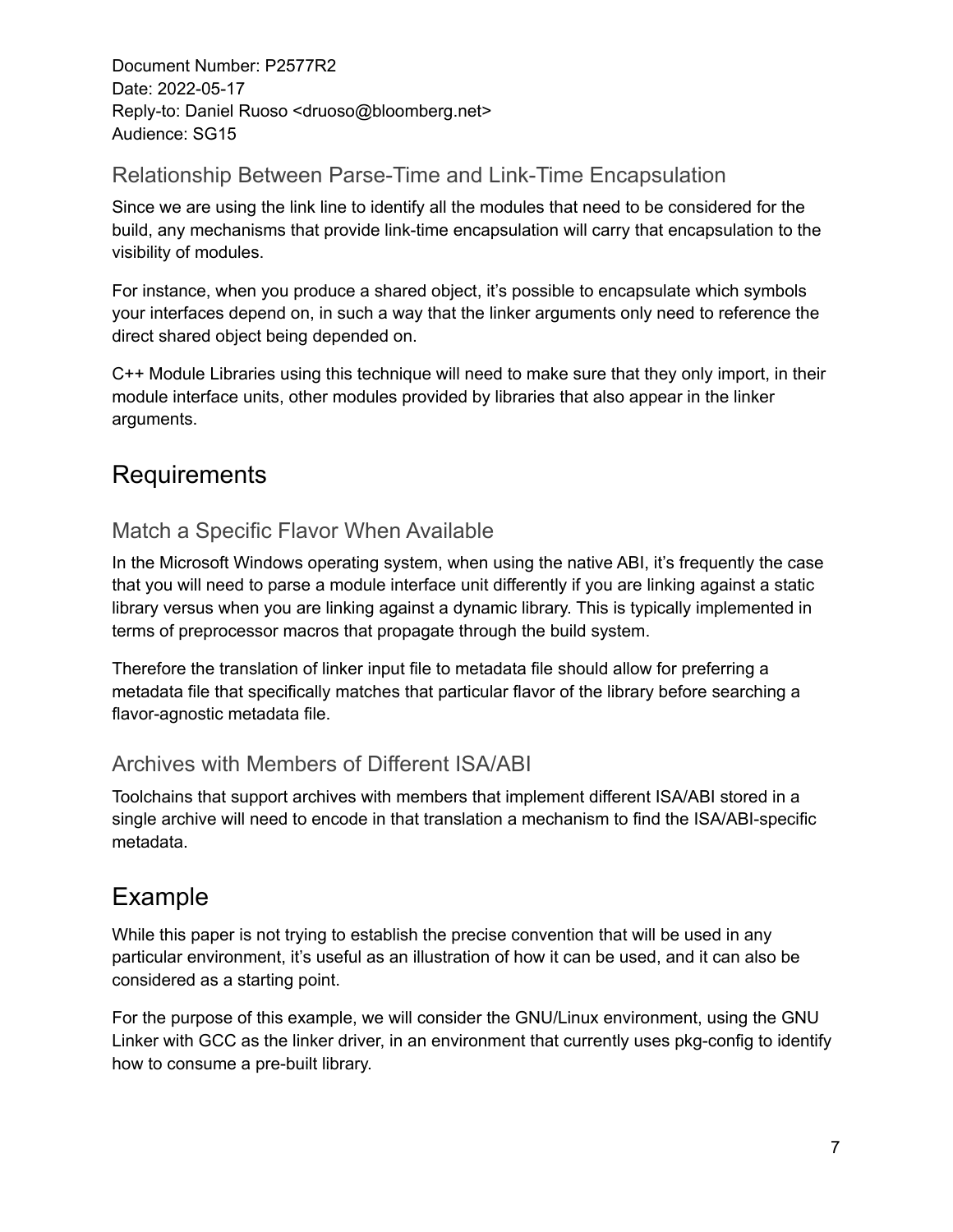In this particular environment, you will identify "packages" you depend on in terms of their pkg-config names. And then you can obtain linker argument fragments either for each of those dependencies individually, or for the whole set of dependencies at once.

The pkg-config tool is then responsible for identifying the transitive dependencies, and is then able to produce compiler and linker arguments:

- pkg-config --cflags foo bar baz: produces the compiler flags necessary to consume all three libraries. This is typically used to identify include directories and preprocessor arguments. This will still be used for finding headers exposed by those libraries, but it's not used to identify module dependencies.
- pkg-config --libs foo bar baz: produces the fragments of linker arguments that are necessary to consume all three libraries, including any transitive dependency that is required on the link line. This is usually expressed in terms of " $-L/directory"$ arguments and "-llibrary" arguments.

For the sake of argument, let's imagine that the output of "pkg-config --libs foo bar baz" is "-L/opt/foobar/lib64 -lfoo -lbaz -lbar -lqux -lquxx".

That represents the linker arguments for the libraries external to this build system. The goal of the build system is to then identify which C++ modules are provided by each one of them. The first step of that process is to convert the linker arguments into a list of input files. Fortunately, in the case of the GNU Linker on GNU/Linux, this is a fairly straightforward process.

Since linker scripts are considered "input files" to the linker, the translation stops at the direct interpretation of the arguments, and does not attempt to interpret those scripts to emulate the entire linking process. That means that any library that is shipped with linker scripts knows it needs to provide the module metadata alongside the linker script.

After translating the arguments (which involves introspecting the default system library paths), the following files are determined to be the relevant linker input files (including language runtime libraries):

- /opt/foobar/lib64/libfoo.a
- /opt/foobar/lib64/libbaz.a
- /opt/foobar/lib64/libbar.so
- /usr/lib64/libqux.so
- /lib64/libquxx.so
- /lib64/libstdc++.so
- /lib64/libc.so

Since on GNU/Linux there isn't a requirement that the code needs to be parsed differently depending on whether it will be linked against a static or a shared library, and likewise since it's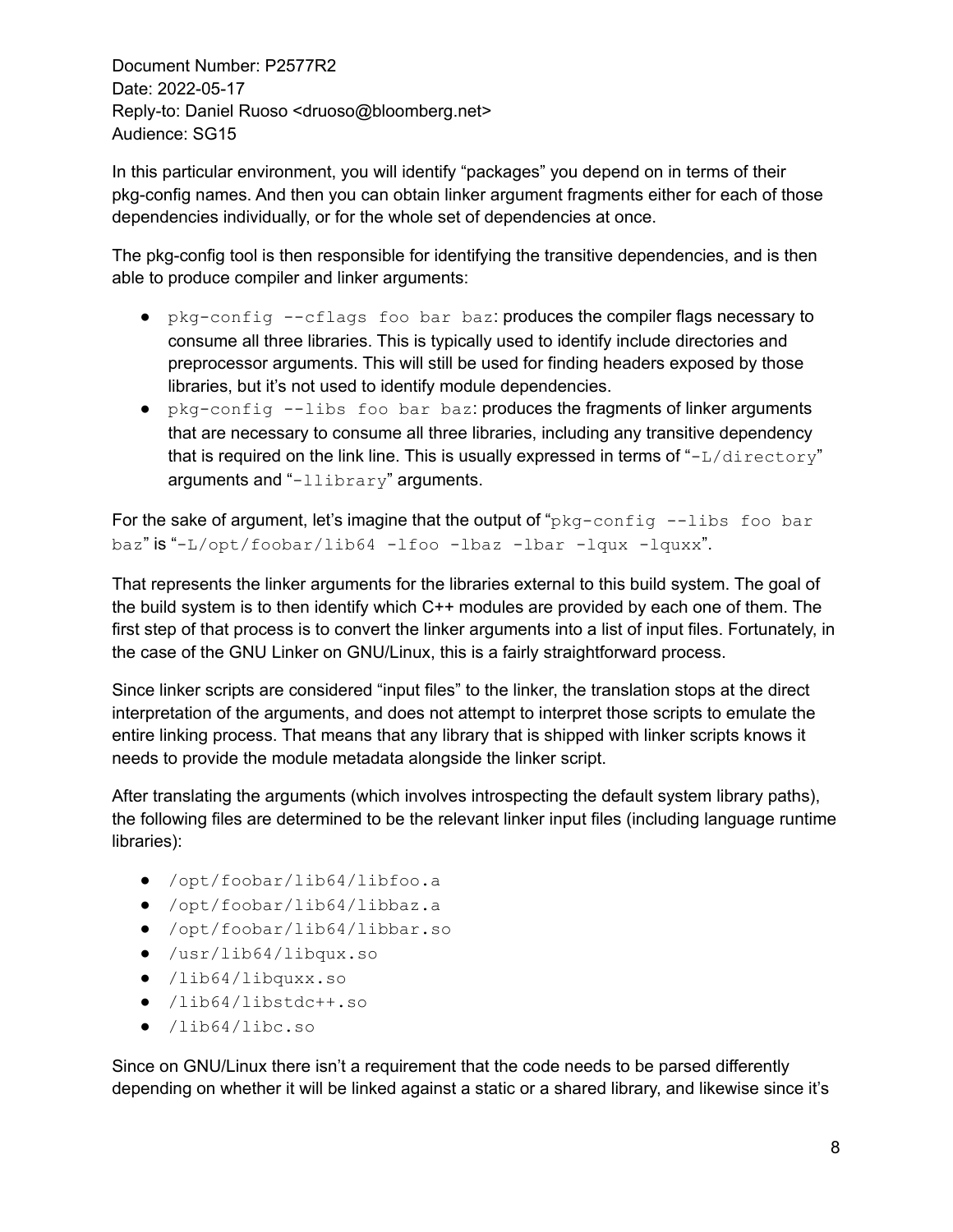not common practice to add objects for a different ISA/ABI in the same archives, on this environment the rule can be a simple matter of replacing the extension of the library file, such as .a or .so, and replace by .meta-ixx-info to find the metadata files, resulting in the following files being found:

- /opt/foobar/lib64/libfoo.meta-ixx-info
- /opt/foobar/lib64/libbar.meta-ixx-info
- /lib64/libstdc++.meta-ixx-info

Since not every library will provide C++ modules, it is not an error to have libraries without those metadata files.

Once those files are found, then the union of the metadata for all of them should contain the entire dependency graph of the modules involved in this build, with enough instructions on how to correctly parse them, to match the build of the library artifact being used.

One thing to note here is that this mechanism allows the standard library being used in that particular context to be included in the output, which allows modules provided by the standard library to be advertised using the same mechanism as any other library.

# Future Work

### Format of the Metadata File

This paper is only trying to specify how metadata files are found to identify the complete module dependency graph for a C++ project. Since that file doesn't exist today, we have an opportunity to specify it in a way that is fully interoperable across the entire C++ ecosystem.

### Conventions for Each Environment

The scope for interoperability in this proposal should match the overall scope of ABI compatibility. Any environment where pre-built libraries can interoperate will benefit from the ability to interoperate on this metadata.

Therefore, each of those environments will need a specification of how the translation is made from the linker arguments to the metadata file, including all implementation-specific considerations.

### Convergence in Package Management

This specification may become obsolete by a wider scale convergence in the area of package management in the C++ ecosystem. However, it is possible that the benefits presented in this